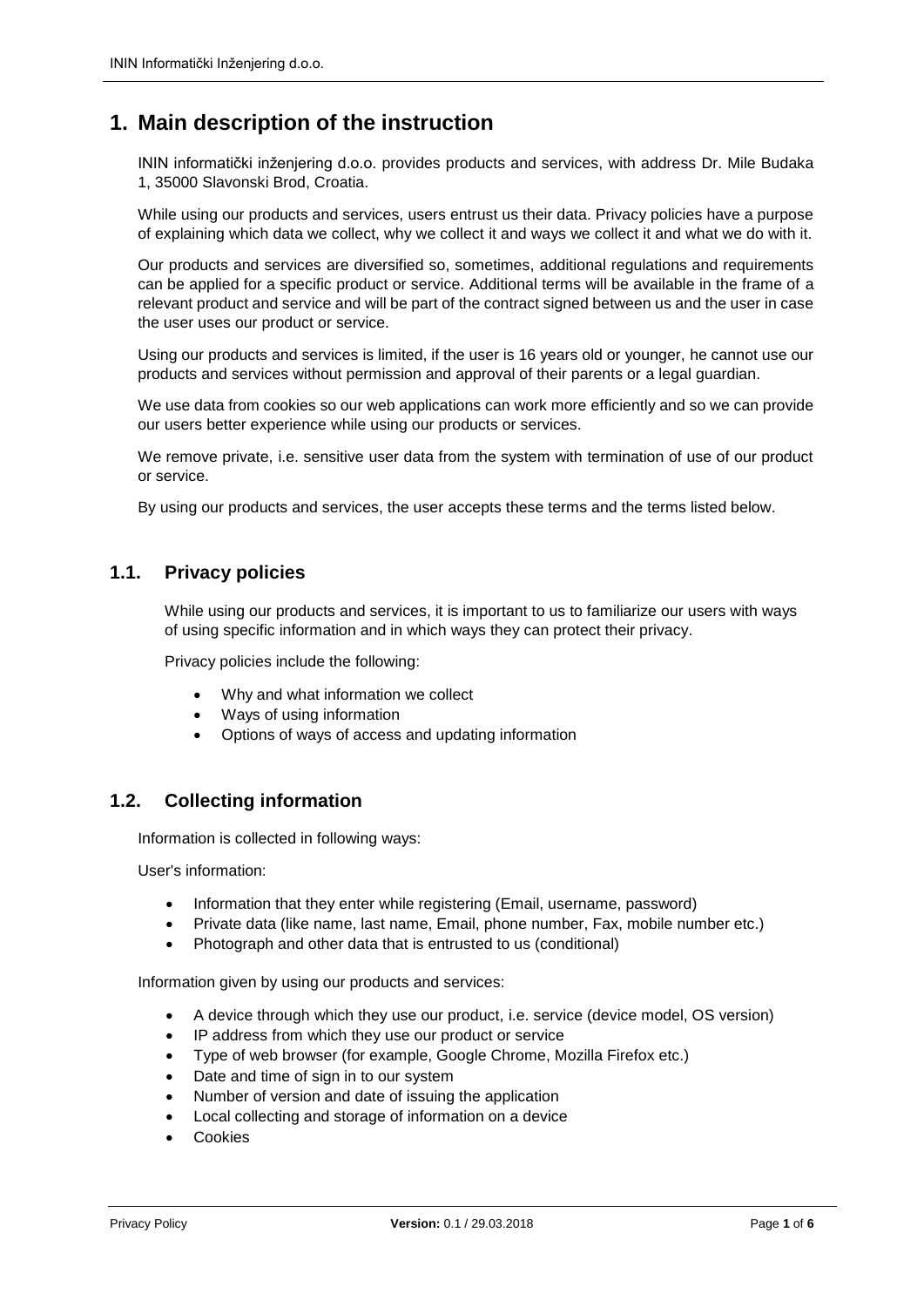# **1.3. Using collected information**

Data is collected so our products or services could do a certain function based on user's request.

We can apply one or more information to all our products and services that You use. Therefore, if the user decides to change some piece of information, it will be changed in all segments of a product or service that are used with that information.

We commit ourselves to respect user's selection and way of sharing information and visibility of the information in our product or service.

We can use an Email address (if valid) that a user enters for sending notifications about a product or service.

We use cookies and data collected from other technologies so we can improve the experience and quality while using our web applications.

Our systems can automatically recognize content of entered data (if so defined) so it would be relevant for further processing in the system.

We can combine personal data that is provided to us (with user's consent) with more services if he uses some other of our services so we could make using our product or service easier and for further data processing.

We need user's consent for using information for other purposes that are not here defined.

Personal information can be processed on servers outside of the country from where You are.

## **1.4. Possibility of choice**

Our goal is to inform our users with ways of collecting information so they could reasonably decide about its further use. We provide following possibilities of choice:

- Review and updating control of data usage
- Review and supervising information
- Review and editing settings
- Adjustment of ways of connection
- Adjustment of ways of managing
- Downloading information (text, excel, pdf document etc.)
- Choosing information that will be shown through a product or service

#### **1.5. Sharing information**

Our products and services allow You to share Your information with other persons. Our products and services give You various options for entering, using, sharing and removing information.

We don't share Your personal data with our users, partners and other companies, organizations and individuals, except in following cases:

- Your consent
- External processing
- Legal reasons

You accept the possibility of sharing information that don't publicly reveal Your identity to our users, partners and connected web locations. We try to ensure privacy of all personal information and if there is data transfer or change of relevant rules of privacy, we are obliged to inform all our users about it.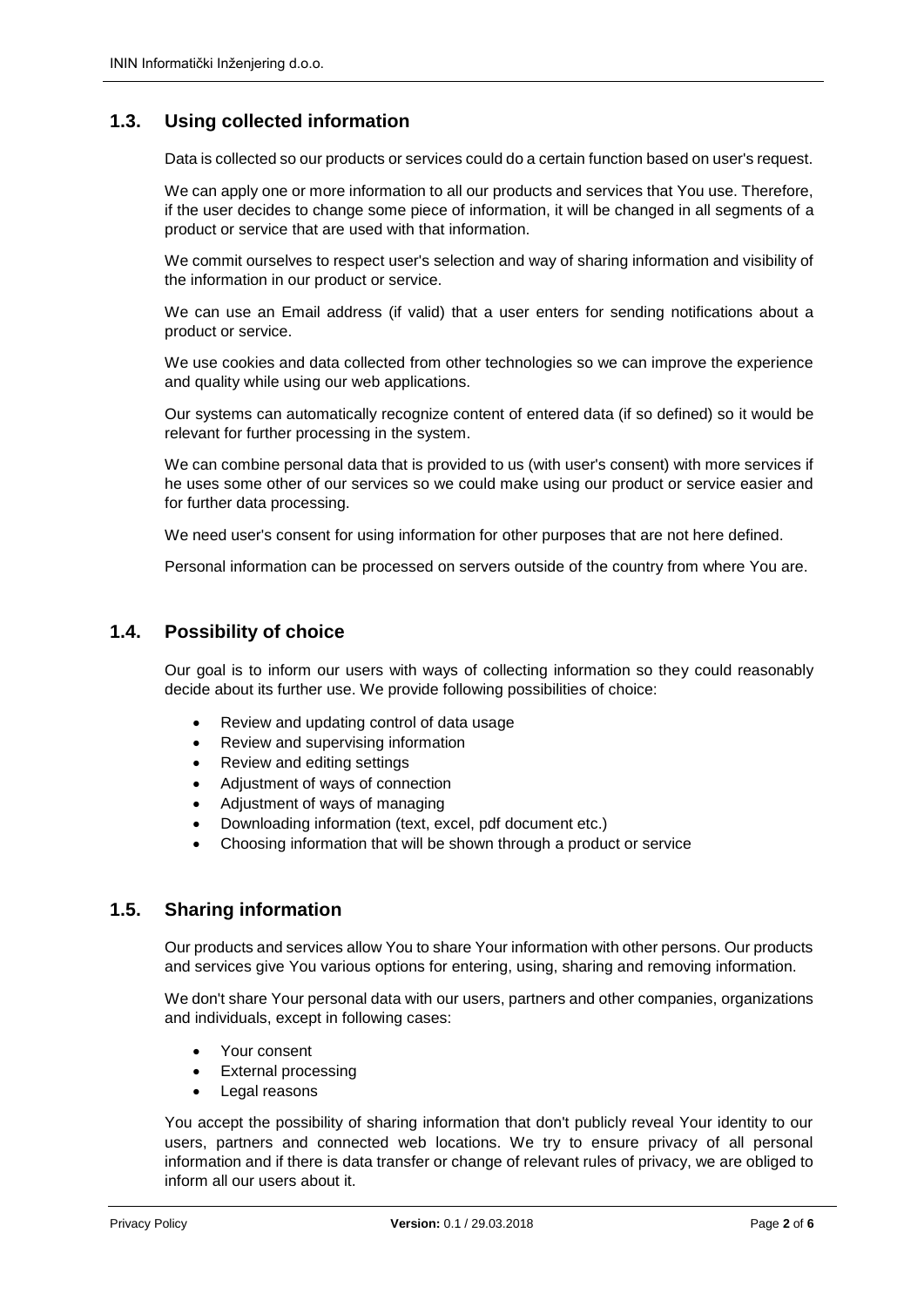# **1.6. Access to private data and updating**

By using our products and services, we try to provide access to user's personal data. If it is false, we provide fast services of updating and deleting it, except if it is necessary to save it for valid reasons.

We maintain information so that we could protect it from malicious use. Therefore, if the user deletes a piece of information from our system, there is a possibility that the deleted information was used in some other place and because of that it remained stored there. If the user notices that kind of information in places where it remained stored and which he does no longer want in the system, he has the possibility to contact our service which is available to him so that the information could be updated or removed.

#### **1.7. Information security**

It is important to us to protect our user's data from unauthorized access, editing, revealing or deleting information that we keep.

All our systems have encryption for accessing a certain product or service. On "desktop" applications, it is usually a password when starting an application, while it is a username (or Email) and password on web applications.

Also, we internally check collected data, ways of storing and processing it so we could protect our systems from every unauthorized and malicious access.

We limit access to information by adding certain rules inside our systems for every user of our products or services.

# **1.8. Use of Privacy policies**

Listed privacy policies apply to all systems, i.e. all products and services that company ININ informatički inženjering d.o.o. offers.

Our Privacy policies apply exclusively to products and services that our company offers and do not cover other ways of accessing and treating information that other companies and organizations have.

#### **1.9. Claim and cooperation with regulatory bodies**

We regularly check compatibility of our systems to our Privacy policies.

If we get a written complaint from our user, we will directly contact the person that sent the complaint so that that person could deliver additional data about the problem. We cooperate with regulatory bodies and local authorities for data protection so that the complaints could be solved in a minimal amount of time that refer to personal data transfer, and that we cannot directly solve with our users.

## **1.10. Changes**

Our Privacy policies are subject to changes. User rights that are connected to mentioned Privacy policies will not reduce without awareness and consent of our user.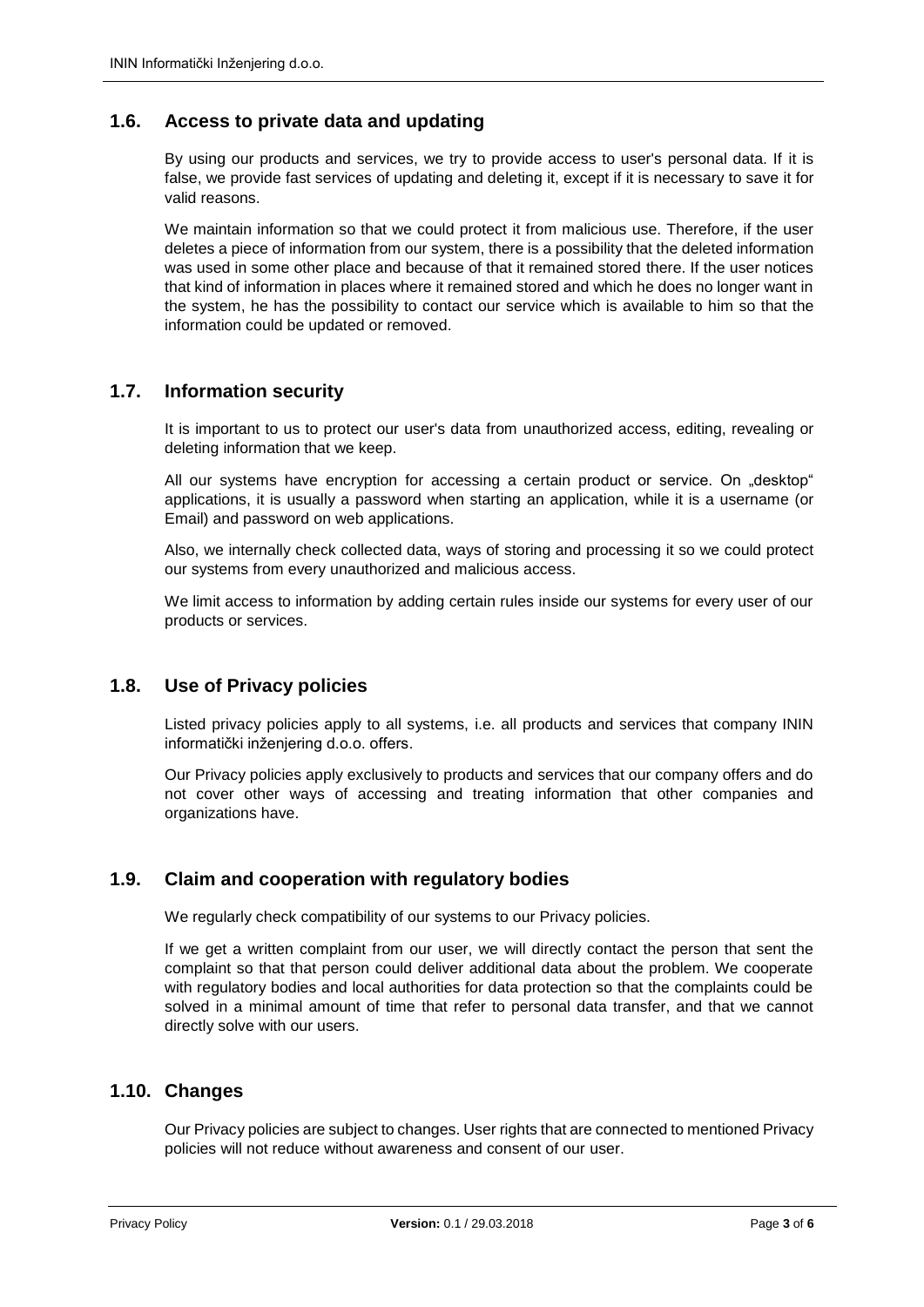We are obliged to inform our users about changes or give them visible notification through a certain product or service they use.

We keep older versions of Privacy policies in our archive so they could be available to our users for certain needs and requests.

## **1.11. Using our products and services**

It is forbidden using our products and services for wrong purposes and abuse. No one has the right to disturb and access our products and services if they are not intended for use and are not approved by us.

Our products and services can be used exclusively inside legal frameworks (effective laws and rule books).

We have the possibility of temporary suspension or permanent end of providing services if the user does not comply with the rules, conditions or a certain way of behavior that we expect when using our products and services.

No one has the right to use content related to our products and services without permission from us or if using certain content has violated the law. No item of content can be changed, hidden or removed without granted rights for managing that content in our products or services that are used.

A responsible party is needed for managing content that will provide others using certain content. If we determine that the content is illegal, it violates our rules and rules defined by law, we can permanently remove it or prohibit displaying that content.

Some of our products and services are available on mobile devices and we warn users that they don't use them while driving so it wouldn't drive attention away and prevent them in compliance to traffic and security rules.

#### **1.12. Your user account**

For using our products and services a previously created user account is needed. A user (administrator) that has rights granted or as needed, an employee of our company, can create a user account.

Every user needs to save his password in secret. The user needs to be responsible for his data and activities on his account i.e. through it. The password should be unique. The user should not use the password that he uses for signing in to our system that is identical to the one he uses in other applications i.e. systems.

# **1.13. Protection of copyright and privacy**

Privacy policies of ININ informatički inženjering d.o.o. company give insight of how we use personal data and in which ways we protect privacy of our users. By using our products and services, the user accepts the possibility of using data in compliance with Privacy policies.

For violating copyrights, we remove offender's accounts and give permanent ban to their access. If the user considers that a violation of his someone else's copyright has occurred, he is obliged to inform us about the problem that appeared in the shortest amount of time from noticing the problem.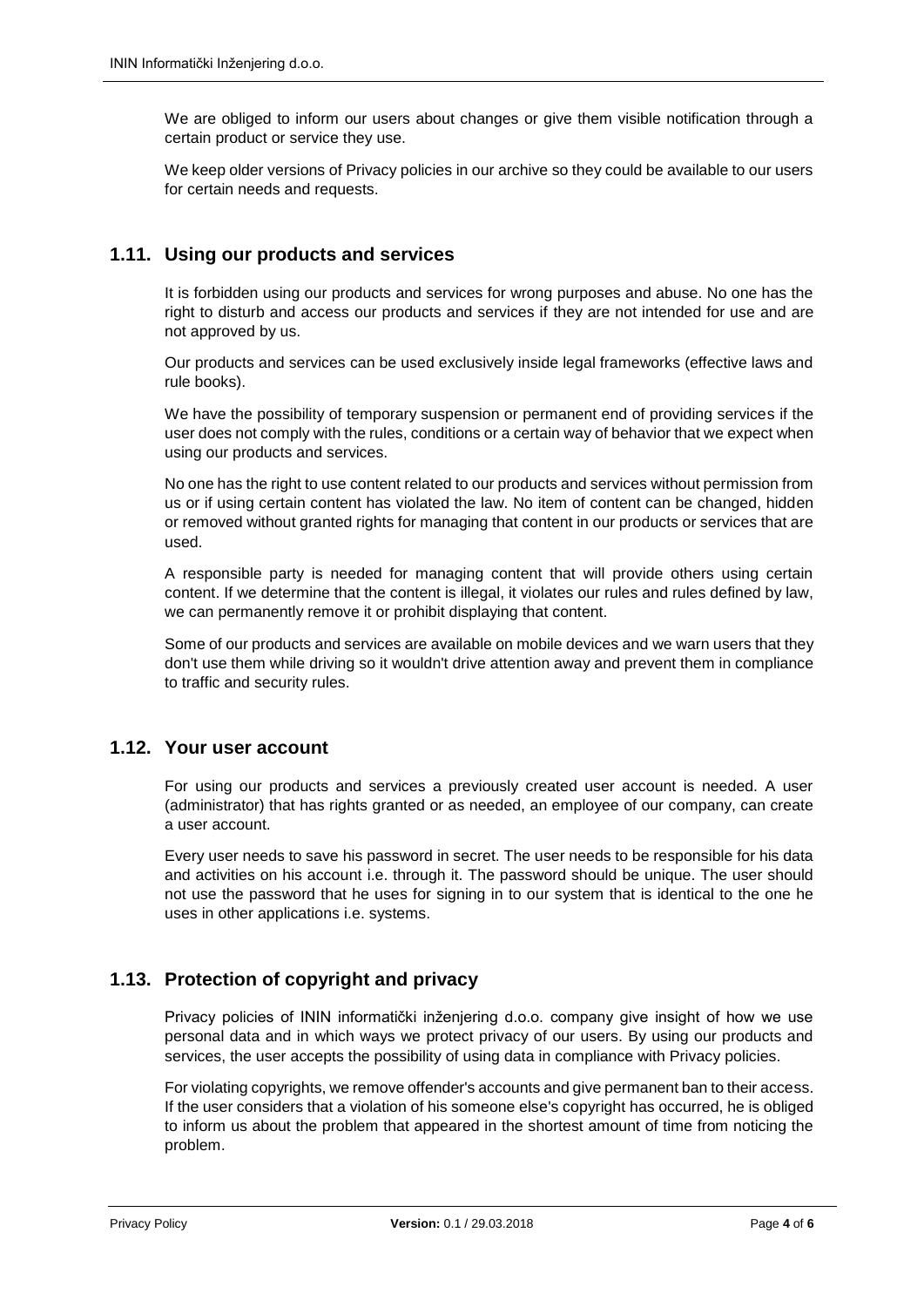## **1.14. Content on our products and services**

Our certain products and services provide our users transferring, editing, storing or receiving content. Users retain the ownership rights over that content. Through our products and services we can offer users a certain way of accessing and removing their content.

## **1.15. Software in our products and services**

In our web applications, i.e. mobile applications, software is automatically updated. The user can apply that by increasing the version number and date on the web application itself from a number and date from the previous version.

No one has the right to abuse (by distribution, giving, copying, changing, selling) or give in to rent any of our products or services, or do "reverse engineering" or extract the source code from our open source web applications or do similar activities.

## **1.16. Modification and cease of use of our products and services**

Our products and services are constantly changing and improving. We have the possibility of adding a certain function i.e. feature, and, also, we can temporarily or permanently cease a function of a certain product or service.

If our user decides to stop using our product or service, we will be available to the user and give him a certain period of time to remove all necessary information from the product or service that were given to him for use.

# **1.17. Responsibility disclaimer**

We try to adapt certain things to users in our applications so working in them can be easier. However, we do not commit for taking responsibility for their content in our products and services except in cases where we participated in managing the same.

#### **1.18. Our responsibility**

In legally permissible extent, responsibility of ININ informatički inženjering d.o.o. company is based exclusively on agreed terms when signing the contract i.e. when buying our product or service.

Using our products and services is limited to the amount paid for its usage. The exception is the case when the user regularly pays for maintenance of our products and services.

We are not responsible for loss or damage that cannot be rationally predicted. In that case, by further agreement, it will be looked into and try to solve a certain incurred loss or damage.